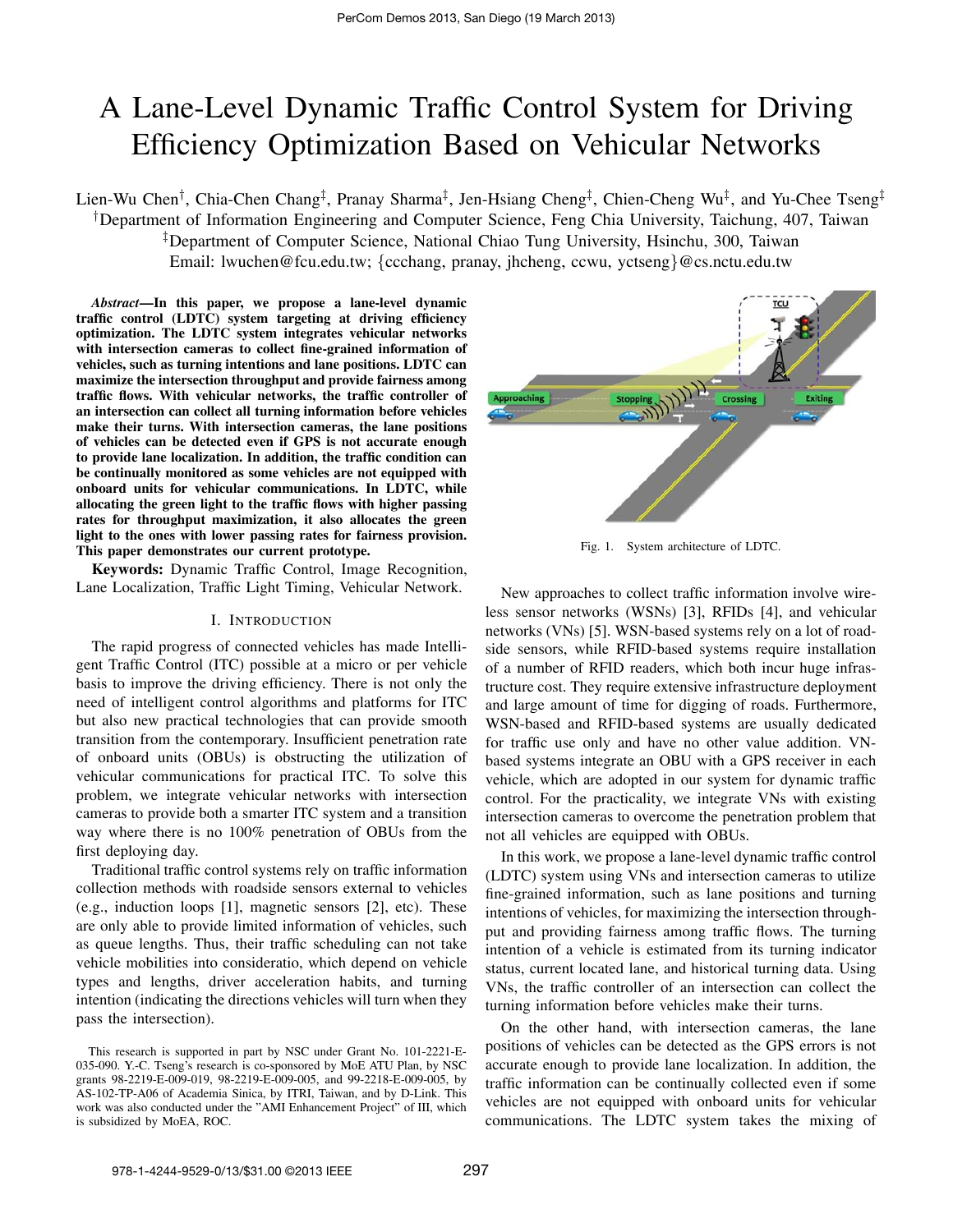vehicles with different turning intentions into consideration. In particular, while allocating the green light to the traffic flows with the higher passing rates for throughput maximization, LDTC also allocates the green light to the ones with the lower passing rates for fairness provision.

## II. SYSTEM DESIGN

Fig. 1 shows the system architecture and vehicle states at different locations nearby an intersection. On the intersection side, our system consists of a traffic control unit (TCU), which decides, controls and transmits the traffic light timing to vehicles at the intersection. The TCU consists of a roadside unit (RSU) and a microprocessor. In addition, it is interfaced to the intersection camera that is used to augment traffic information collected by the RSU at the intersection. On the vehicle side, a vehicle unit (VU) is set up inside a car to (i) collect/record the vehicle information, (ii) send the collected information to the TCU, and (iii) receive the traffic light timings back. The VU consists of an onboard unit (OBU), an On Board Diagnostics (OBD) interface [6], a GPS receiver, and a microprocessor controlling all those components. The OBU is to communicate with the RSU for vehicle registration/deregistration and the GPS receiver can calculate locations. The OBD interface is to capture the current vehicle status, such as vehicle's turning intention, speed, and acceleration. OBD can further help logging of driver acceleration patterns at intersections.

As a vehicle stops at an intersection due to red lights, it will register itself and transmit its vehicle information to the TCU, such as acceleration, de-acceleration, position, turning intention, and driver reaction time. As a registered vehicle passes the intersection, it will deregister itself to the TCU. Thus, the TCU can collect the traffic information of all vehicles waiting at the intersection and dynamically control its traffic signal based on the collected information.

A vehicle detects its approach to the intersection using the GPS and digital maps stored locally. Upon stopping at the intersection, the vehicle sends a registration message to the TCU. The registration message consists of parameters, such as current location, driver turning intention, vehicle type, velocity, driver acceleration, habits, etc. These enable the TCU to determine where the vehicle is at the intersection and what will be its mobility pattern when the traffic light turns green for the lane the vehicle is waiting on. Traffic control decisions are primarily aimed to provide maximum vehicle throughput at the intersection by giving the lane with maximum vehicle passing rate the right of way. After receiving the registration message, the TCU replies an acknowledgement message containing the traffic light timing and information about its lane location.

The TCU also employs an intersection camera to detect road condition at the intersection through image recognition. The recognition data is used to collect supplementary information of vehicles when there are not all vehicles equipped with VUs for vehicular communications. In addition, using an intersection camera can improve the location information provided by OBU and GPS, especially for the lane position of a vehicle that is a key parameter used in LDTC. Our system can successfully



Fig. 2. Flowchart of LDTC operations.

operate in both 100% and non-100% penetration of VUs on the road, and automatically transit between them by detecting those stopping vehicles without registrations through image recognition techniques.

Fig. 2 shows the flowchart of LDTC operations. Initially, LDTC monitors arriving vehicles on the road. When a vehicle approaches the intersection, it will be detected by the intersection camera. If the vehicle passes the intersection without stopping, LDTC will keep monitoring other arriving vehicles. Otherwise, the vehicle stopping at the intersection will register itself to the TCU through its VU. When the vehicle stops at the intersection more than once due to congested traffic flows, it will register itself to the TCU again. If the vehicle does not register itself to the TCU due to without an VU installed, its stopping still can be detected by the intersection camera. When the vehicle exits the intersection, it will deregisters itself from the TCU.

We consider an intersection with four road segments and each road segment has three different traffic flows, RIGHT-TURN, GO-STRAIGHT and LEFT-TURN. The attributes of the traffic flows are referred as *movements* that include *RIGHT ONLY*, *STRAIGHT RIGHT*, *LEFT ONLY*, and *ALL THROUGH*. The non-conflicting movements are combined to form a *phase*, where the green light can be allocated to all movements in a phase simultaneously. Our goal is to select the best phase and decide its length for maximizing the intersection throughput and providing fairness among phases. The dynamic traffic control problem is defined as follows.

- 1) How do we calculate the passing rate for each movement so that the green light can be allocated to the movement with the highest pass rate for increasing the number of vehicles passing an intersection?
- 2) How do we combine non-conflicting movements to form a number of phases so that each phase can contain movements as many as possible for increasing the number of vehicles passing an intersection concurrently?
- 3) How do we calculate the passing rate of a phase and allocate the green light to the phase with the highest passing rate for maximizing the intersection throughput?
- 4) How do we prevent the phases with higher passing rates